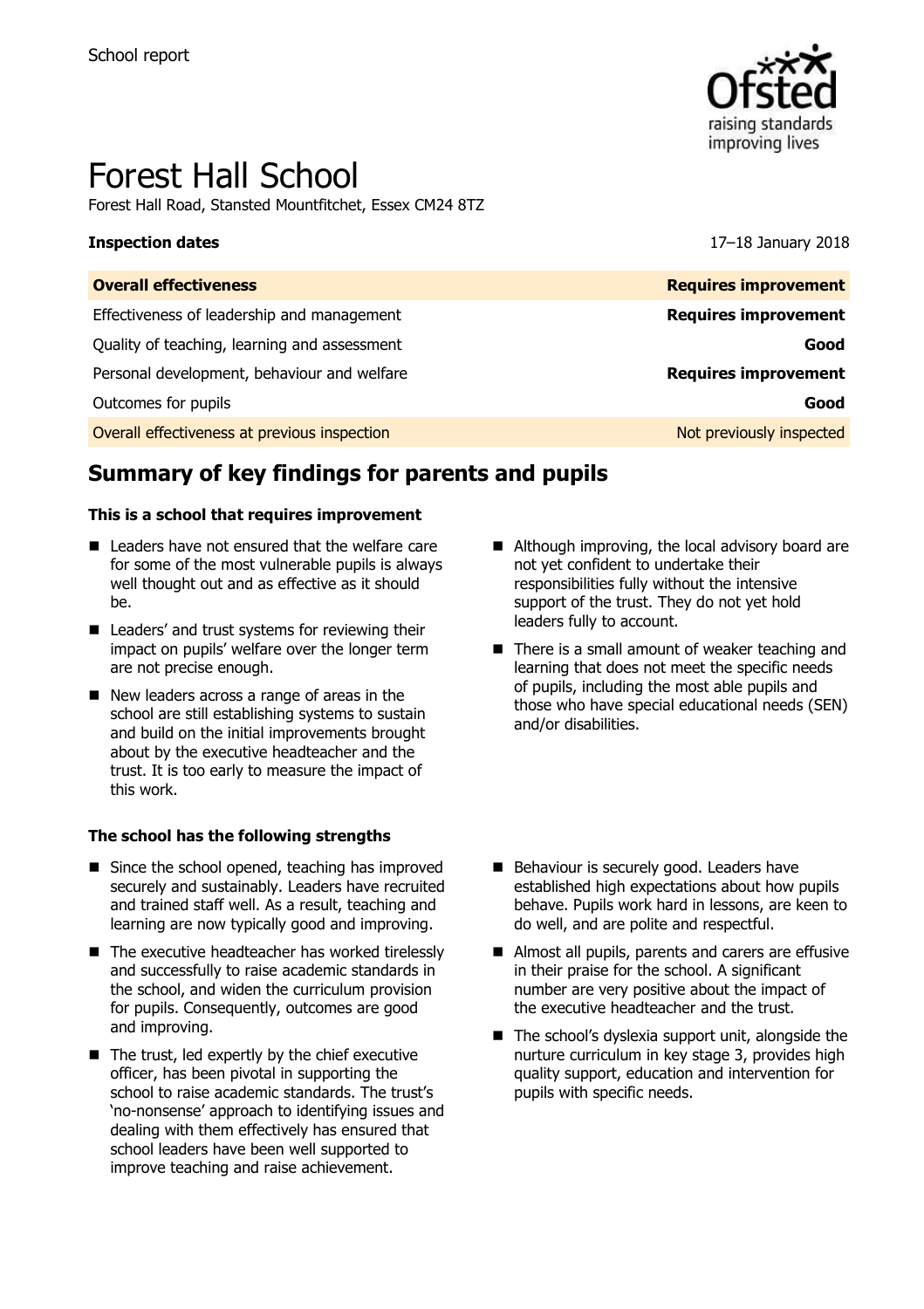

# **Full report**

### **What does the school need to do to improve further?**

- Improve the quality of personal development and welfare by:
	- ensuring that all emerging concerns about pupils with the most complex social and emotional needs, are quickly identified, well monitored and supported meaningfully over time
	- further sharpening the quality of the schools records, so that they give a more precise account of the issues and actions taken
	- continuing to improve the quality of the trust's checking of these procedures.
- $\blacksquare$  Improve the quality of leadership and management by:
	- continuing to support new subject leaders so that they can build sustainably on the improvements in teaching and achievement brought about by the executive headteacher and the trust
	- further developing the role and capacity of the head of school, specialist teacher for SEN and/or disabilities, and the leader for disadvantaged pupils, so that there is greater depth of understanding about the difference that their work is making to the quality of provision in the school
	- continuing to evolve the skills and understanding of the local advisory board, so that they are able to hold leaders to account more robustly for the provision in the school, including the additional funding for disadvantaged pupils.
- Further improve the small amount of teaching and learning that is not as effective in planning and securing the most rapid progress in lessons, most notably for the most able pupils and those who have SEN and/or disabilities.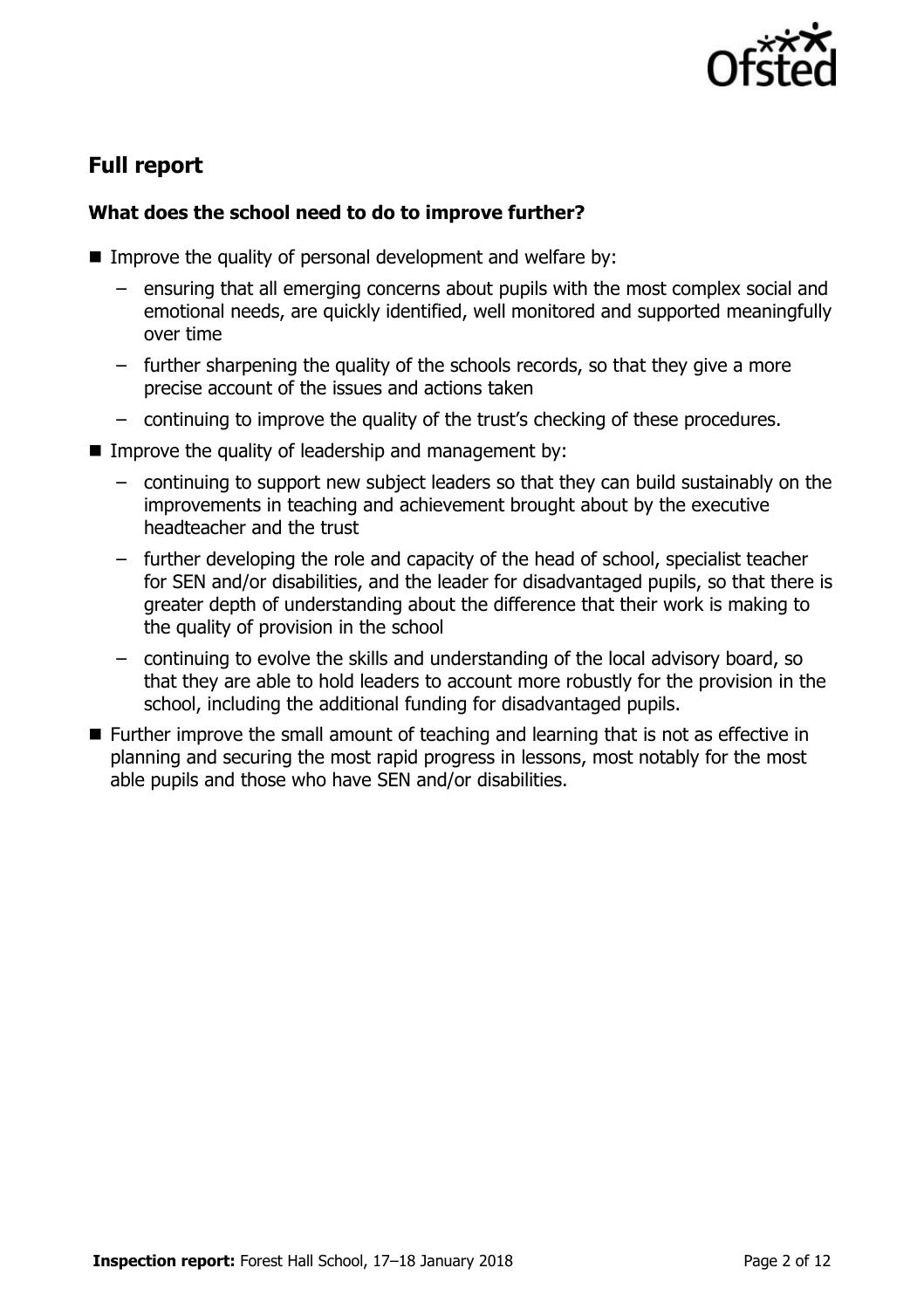

## **Inspection judgements**

#### **Effectiveness of leadership and management Requires improvement**

- Leaders' systems for monitoring and reviewing the provision for the most vulnerable pupils with the most complex social and emotional needs are not consistently effective. While leaders liaise with parents when there are signs of concern, they do not implement high-quality ongoing follow-on support for pupils. Leaders and governors have not identified these weaknesses, despite routine monitoring. As a result, leaders have an overgenerous view of the quality of personal development and welfare care in the school.
- Subject leadership, although improving quickly, is not yet fully embedded. Since taking post, new leaders have identified the issues that they need to address, but their work is relatively new. They do not yet know the impact of their work in building on the foundations laid by the executive headteacher and the trust to raise the quality of teaching and achievement.
- The school's evaluation of the impact of disadvantaged funding is not consistently precise. However, the additional funding that the school receives for disadvantaged pupils is used appropriately, most notably on intervention and pastoral support. In response to the 2016/17 outcomes, leaders appointed a new leader to raise standards further for these pupils. Despite a positive, quick start, the new leader's work is still in its early stages of development.
- The new head of school has not yet had time to fully embed her work across the school. A significant amount of her time to date has been devoted to handing over her previous roles to new staff, and mentoring them to undertake these roles. She is now starting to refine school systems so that the improvements brought by leaders and the trust can be sustained over time, most notably in the systems for monitoring teaching and learning.
- Leaders' evaluation of the impact of the Year 7 catch-up funding is not thorough. Despite this weakness, the school's use of the Year 7 catch-up funding is, in practice, supporting pupils from low starting points to get a good start in key stage 3. A significant portion of this funding is used to support the school's nurture provision. This additional curriculum capacity supports pupils' specific needs very well.
- Leaders' monitoring of the classroom-based provision for pupils who have SEN and/or disabilities is not yet fully embedded. Although pupils who have SEN and/or disabilities achieve well by the end of Year 11, the new leader has focused on ensuring that Year 7 pupils have the correct centralised support. She has not yet had time to review classroom provision more widely.
- **Despite the developmental needs in current leadership, the executive headteacher and** the trust have raised standards in teaching and achievement. Against a backdrop of significant challenge when the school first opened in 2015, they have maintained a tenacious and successful focus on raising standards for all pupils. In particular, they have recruited staff well and secured high-quality teaching. Consequently, teaching, learning and achievement in the school is now good.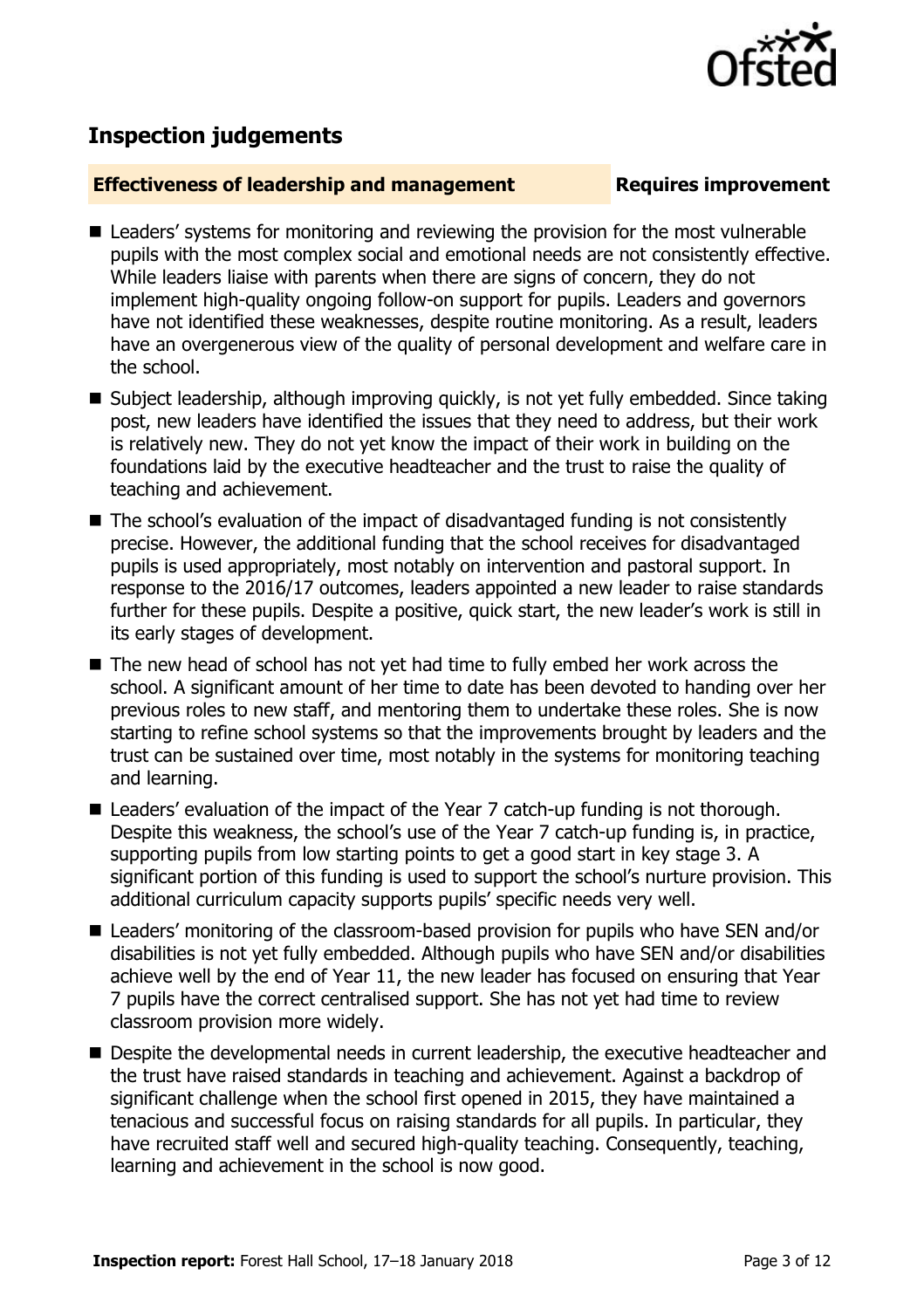

- The trust has been pivotal in bringing the academic and behavioural improvements in the school since it opened. The hands-on chief executive officer has secured expertise from elsewhere in the trust to support the school effectively. She has ensured that the trust continues to provide high-quality training and development opportunities to staff using in-house training and the high-performing schools in the trust. The trust's intensive 'warts and all' review of subjects has led to significant improvements in the quality of teaching and provision.
- **Pupils are incredibly positive about the wide-ranging subjects that they can study.** Leaders have thoughtfully created a curriculum and guidance for pupils that allows them to achieve well and enjoy their learning. Staff have an insightful understanding about the raised levels of expectations in the early years and primary curriculum, many through their experience of teaching pupils in the trust's primary and nursery schools. The trust, leaders and staff continue to use these experiences to review and refine the curriculum on offer in key stage 3.
- Leadership of the school's dyslexia support unit is of a high quality. The unit provides high-quality individual and group sessions, alongside high-quality guidance and support. As a result, pupils are confident, articulate, feel well supported and learn very well in the unit.

#### **Governance of the school**

- The local advisory board do not all yet have a full understanding of their role. While this is improving, they are not yet providing consistent challenge to leaders over the use of additional funding, achievement and welfare provision.
- The role of the local advisory board has understandably evolved and changed since the school opened, and as the trust has expanded. The trust enacted a governance review in September 2017 and has worked steadily to address the areas for improvement identified. It has ensured that the board has recruited some high-quality expertise to support this development, most notably to chair the board.
- The trust has played the central governance role since the school opened in February 2015. It has brought expertise and challenge to school leaders, as well as practical support to raise academic standards rapidly. However, its checks on the ongoing welfare provision for pupils with complex social and emotional needs, although routine, has not been as precise in identifying the potential weaknesses sharply enough.

### **Safeguarding**

- $\blacksquare$  The arrangements for safeguarding are effective.
- The single central record of checks on staff is appropriate. The appointments of staff meet statutory requirements.
- Staff are well trained in the most up-to-date guidance, including the 'Prevent' duty, which focuses on preventing pupils from being vulnerable to radicalisation and extremism. Staff make appropriate referrals to the designated safeguarding team, and feel confident to follow up their referrals if they remain concerned about a pupil's wellbeing.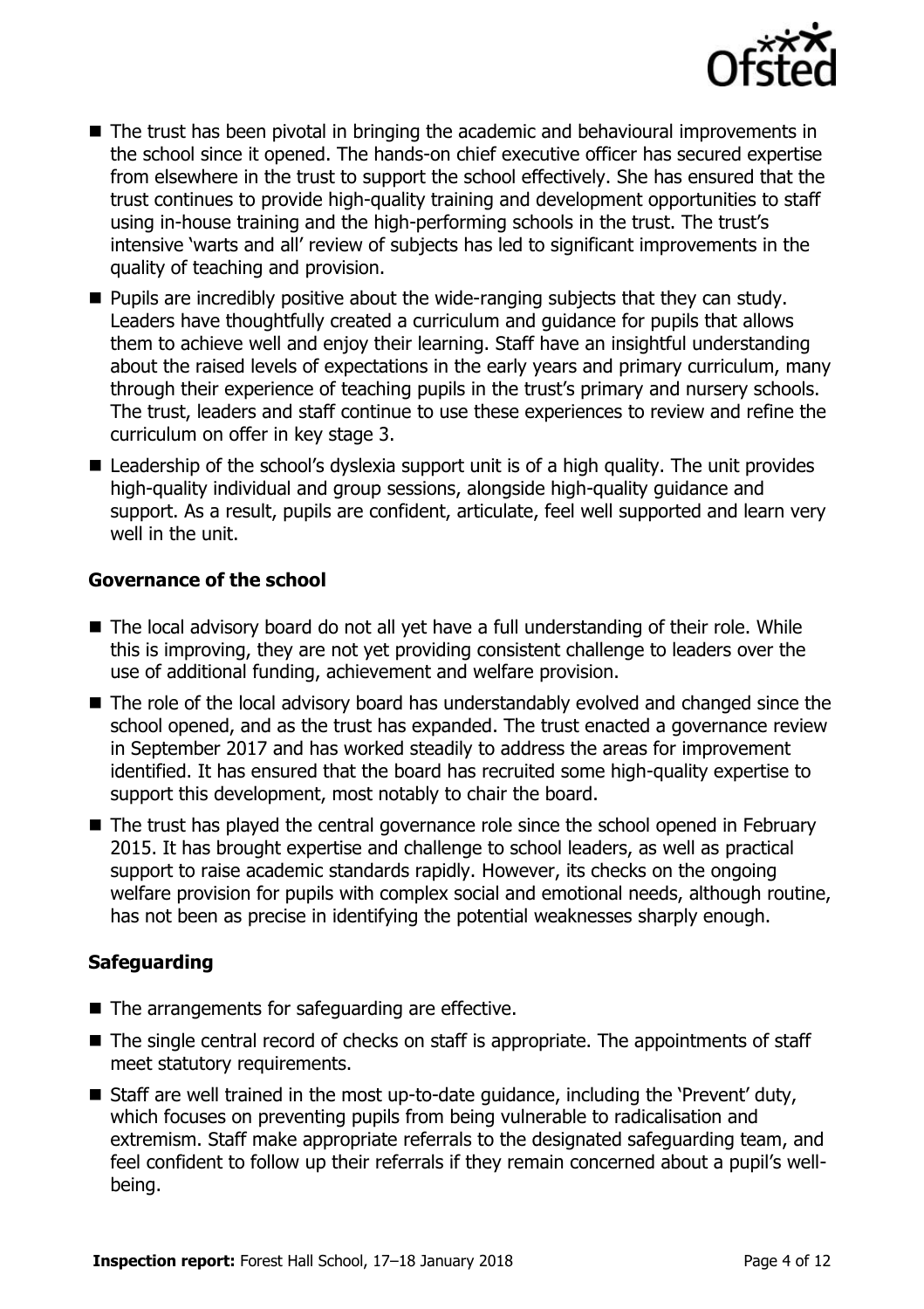

- **Pupils are taught how to stay safe, both online and in the wider world. They access a** number of lessons, such as personal, social and health education (PSHE), as well as the school's drop-down days, and assemblies. These give pupils additional guidance about how to keep themselves safe from dangers such as online grooming, sexting, and child sexual exploitation. Pupils say that they feel safe, and that there are staff who they can go to when they are worried about things.
- The work of the designated safeguarding leaders and pastoral teams ensures that pupils receive support from a range of different external and internal services. However, the school's records are not all precise enough, especially about the rationale behind leaders' decisions and the actions that they take. The trust acknowledges that although it undertakes routine checks on safeguarding, its review of pupils' files is not as consistently sharp.

#### **Quality of teaching, learning and assessment Good**

- Teaching, learning and assessment is typically good across the school with some that is better, most notably, but not exclusively, in key stage 4.
- Teachers have a thorough understanding of the subjects that they teach, and the national expectations in the different key stages. Staff have worked with other schools in the trust on cross-school marking and moderation. This helps teachers to quality assure and check that their judgements about pupils' achievement are accurate and rigorous.
- Most teachers use assessment information to plan lessons over time that help pupils to build on their prior learning. Teachers use this understanding to plan effective learning experiences and assessments, which allow pupils to develop new knowledge and skills, and practice these through well-thought-out assessment opportunities.
- Most teachers' guidance and questioning challenges pupils to think through their answers, and develop their skills of analysis. Most teachers use these opportunities effectively to help pupils re-address some of the previous errors made in their learning.
- $\blacksquare$  Pupils who need to catch up are being very well supported through the key stage 3 nurture curriculum. This curriculum is supporting pupils to read, both in lessons, and out of school, and to develop their literacy and numeracy skills. In particular, they are being supported to structure their written work effectively, across the curriculum. Consequently, the quality of extended written work is becoming increasingly effective for these pupils, and many are making exceptional progress from their starting points.
- Teachers have positive relationships with pupils, based on respect and learning. Pupils are very clear on what is expected of them. Almost all pupils make the most of their learning time, and respond to staff instructions quickly and appropriately.
- Most teachers plan effectively for the different needs of pupils in their lessons. For example, the less able pupils receive timely intervention in lessons to ensure that they learn effectively. In particular, the quality of support and provision for pupils who access the school's dyslexia support unit is exceptionally high.
- This year, a whole-school focus has been on challenging the most able pupils. This has made a real difference to the level of expectation that staff have about what these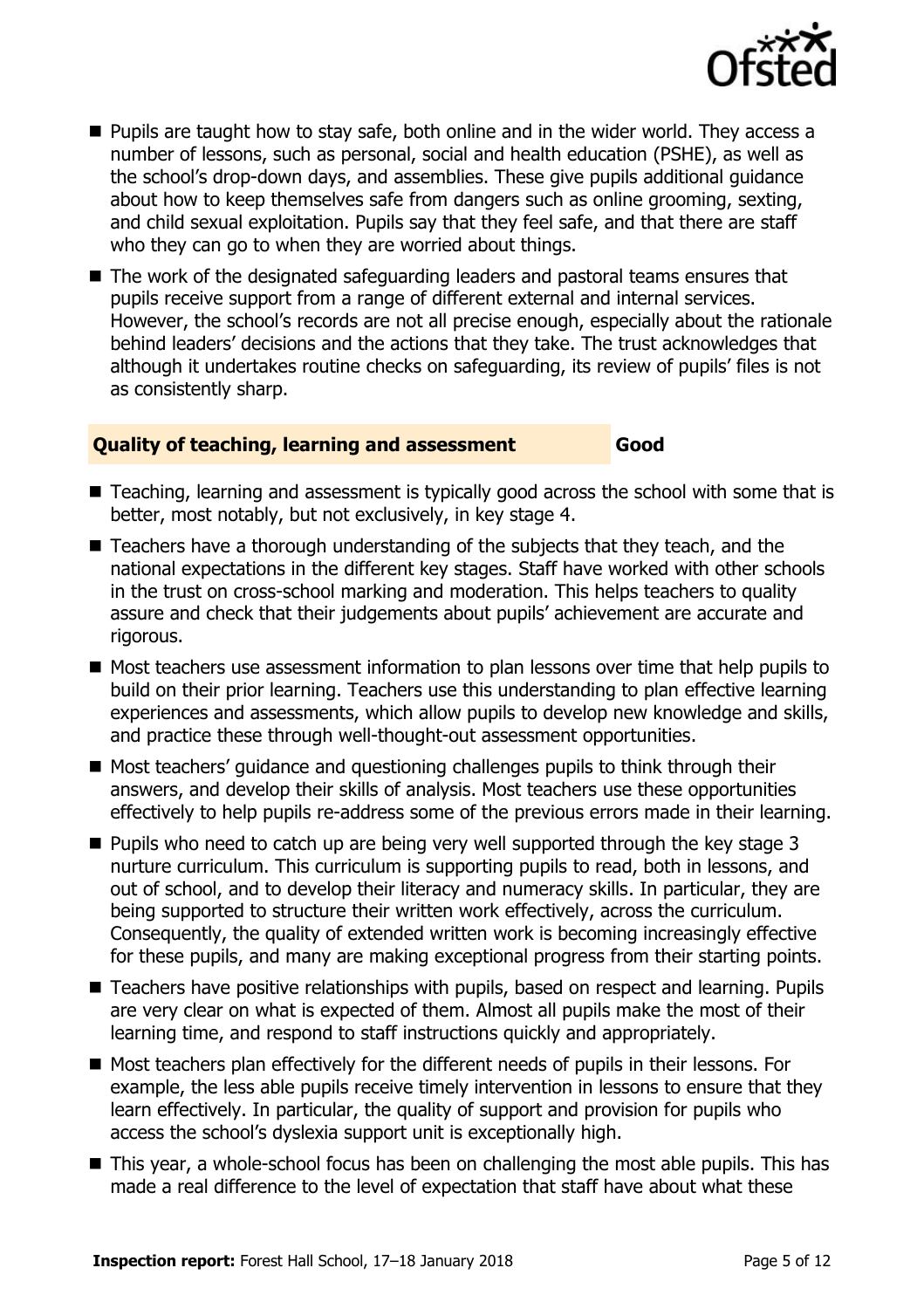

pupils can achieve, especially in key stage 4. It is also positively impacting upon the quality of work that pupils are producing.

Some less effective teaching, in the rare instances where it exists, does not successfully plan precisely or well enough for pupils to make sustained good progress over time. In these instances, this tends to reduce the effectiveness of the learning of the most able pupils, and those who have SEN and/or disabilities more specifically.

#### **Personal development, behaviour and welfare <b>Requires improvement**

#### **Personal development and welfare**

- The school's work to promote pupils' personal development and welfare requires improvement.
- The longer-term support for the most vulnerable pupils with complex social and emotional needs is not as effective as it should be. This is because this support over time is not well thought out or timely. Some pupils are waiting too long for meaningful support from the school that makes a real difference. Leaders are not persistently tenacious in chasing external support where pupils are waiting too long for this.
- The welfare provision for the wider school community for pupils on a day-to-day basis is more effective. Pupils and parents speak very highly of this support, particularly the work of the house teams, and staff, to look after them. This includes pupils in the school's dyslexia unit.
- $\blacksquare$  Pupils are being given increasing opportunities to have a voice in the way that the school runs. A significant proportion of pupils are pro-active members of the student senior leadership team. This articulate and thoughtful group of young people meet with staff and leaders to represent the ideas of pupils in the school.
- Almost all pupils say that bullying is not a problem in the school as people appreciate and value the things that make them different. Leaders work hard on developing a community ethos in the school. Lots of pupils say that the 'school is like a family' and appreciate the fact that they are a small school where everyone knows them.

### **Behaviour**

- $\blacksquare$  The behaviour of pupils is good.
- **Pupils are courteous, confident and kind young people. They hold doors open, are** willing to help visitors, and are able to express themselves articulately. They are thoughtful to one another at break and lunchtime, waiting in queues patiently, and taking turns. Pupils interact with one another well during these 'free times' and behaviour around the whole school is calm.
- **Pupils are punctual to their lessons and ready to learn. Lessons start promptly and** positively. Pupils engage in their learning and respond to staff instructions quickly and enthusiastically. Pupils agree that almost no lessons are disrupted by poor behaviour. Most pupils are effusive in their praise for how the executive headteacher, his leaders and the staff team have raised expectations about how pupils should behave.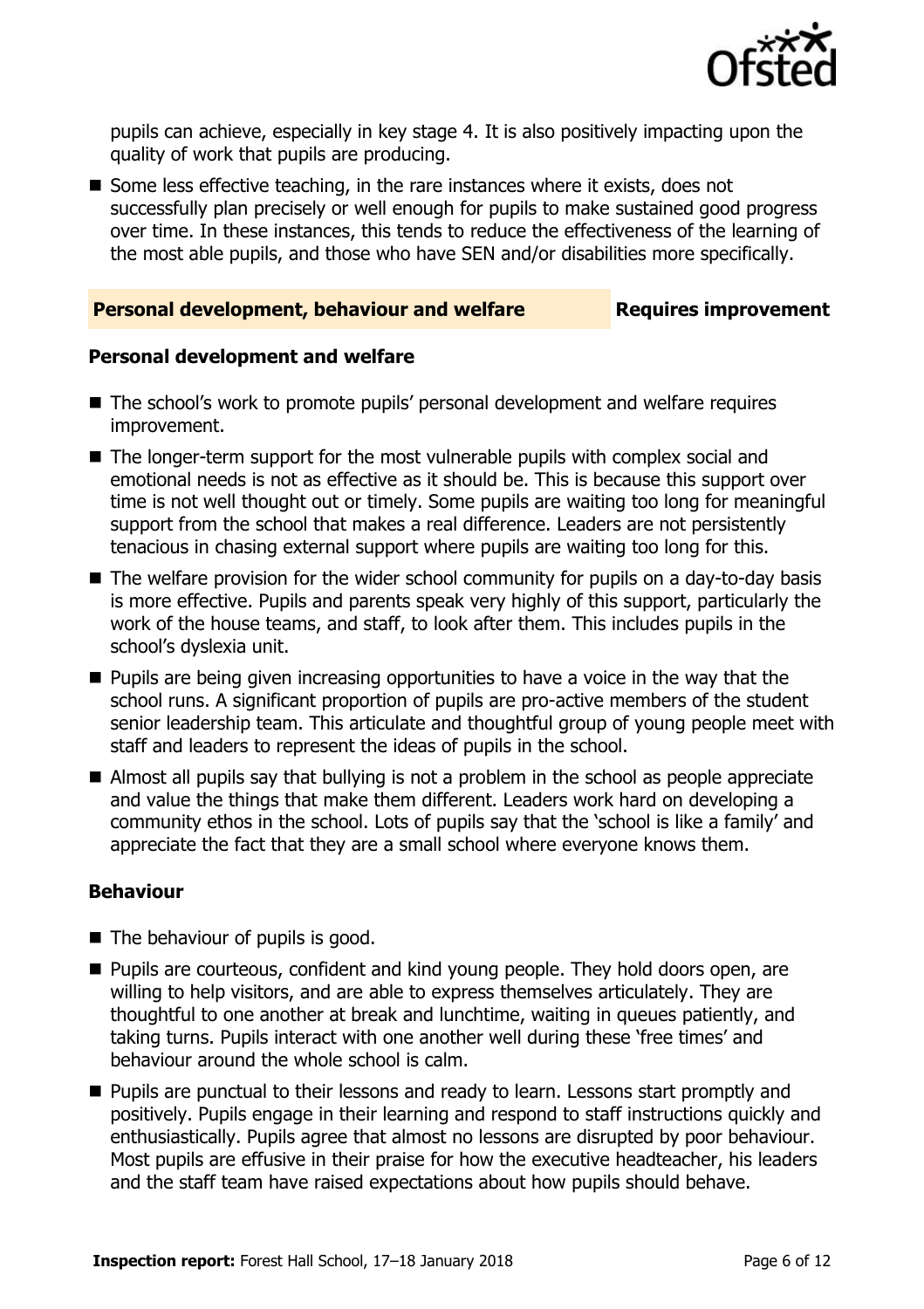

- Pupils value their education and so most attend and behave well. The attendance of all pupils, including different groups of pupils, is better than the national average, as it has been since the school opened. The need to use more serious behaviour consequences, such as fixed-term exclusion, are reducing rapidly.
- A high proportion of pupils arrive at the school part way through the year, some of whom have a less developed understanding about how to behave well. The executive headteacher is adamant that this is the school where these pupils should be able to get a second chance at being successful. As a result, house teams work closely with these pupils when they arrive and many go on to improve their behaviour quickly.

#### **Outcomes for pupils Good**

- Since opening, pupils have achieved well in an ever-widening number of subjects. In the last two years pupils have made progress that is at least in line with the national average, and often higher.
- The progress that pupils made in 2016 was significantly above the national average. In 2017, pupils' progress was broadly in line with the national average but still in the top 40% of schools nationally. School information and work scrutiny also show that current pupils across year groups continue to make good progress.
- A significant proportion of pupils enter the school with attainment that is below the national average. These pupils are supported very well by the school to catch up. In both 2016 and 2017 the lower-ability pupils made rapid progress that was significantly above the national average for pupils from similar starting points. They made particularly strong progress in English and humanities.
- **Pupils achieve well in a range of subjects across the curriculum. Despite the small size** of the school, pupils study a wide range of subjects including design and technology, Spanish, religious education (RE), drama, art, music, and physical education (PE). In particular, the progress that all pupils made in English and humanities in 2017 was strong while the progress that pupils made in the wider foundation subjects was in the top 20% of all schools nationally in both 2016 and 2017.
- Outcomes for pupils who have SEN and/or disabilities has been another strength in the school's Year 11 outcomes since it opened. This is particularly the case in English and the wider foundation subjects in the curriculum. The work of the dyslexia support unit in the school is a firm foundation that supports the progress of many of these pupils.
- Disadvantaged pupils achieve well, especially those from middle and lower starting points across year groups and in most subjects. The progress that these pupils in Year 11 made across a number of subjects was particularly strong in 2016 where the cohort made up around one third of the overall year group. A smaller cohort of Year 11 pupils in 2017 did not achieve as well in all subjects, although this was directly affected by a number of individualised circumstances, including a high proportion of later admissions to the school. Where this was the case, the school used its additional funding well to support these pupils' wider needs and ensure that they achieved appropriate post-16 destinations.
- The most able Year 11 pupils in 2016 and 2017 did not consistently attain the highest grades. The school and trust quickly identified that teachers were not as confident in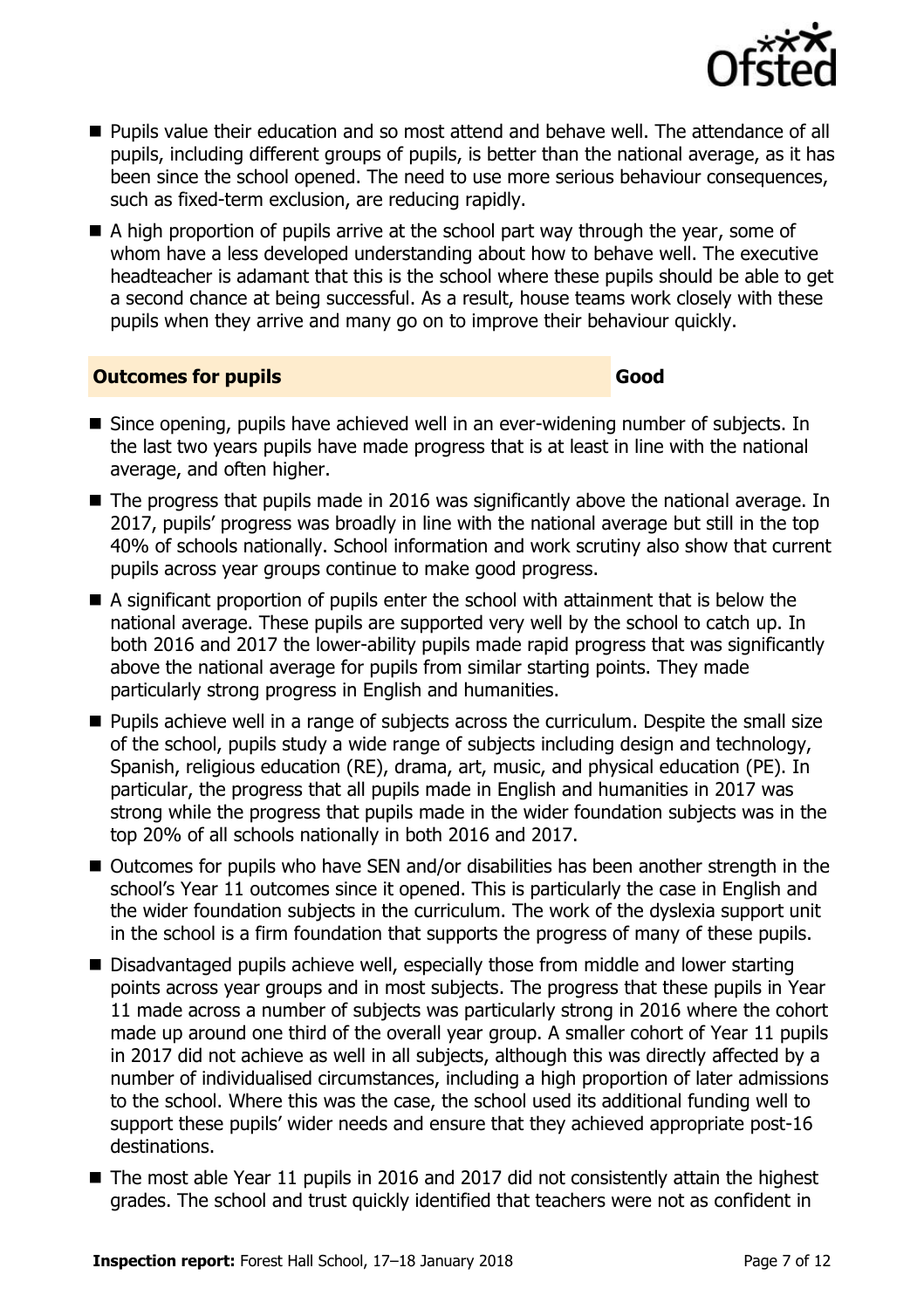

their teaching and assessment of the higher grades in the new key stage 4 syllabuses. Cross-school moderation and staff training are starting to change this rapidly, particularly in mathematics and science.

**IMPROMENTED Improvements in achievement, and in the quality of information, advice and guidance,** are ensuring that pupils are securing better post-16 provision. The number of pupils who are accessing next-step progressive courses, in schools, colleges and through apprenticeship, is high. This includes pupils from disadvantaged backgrounds.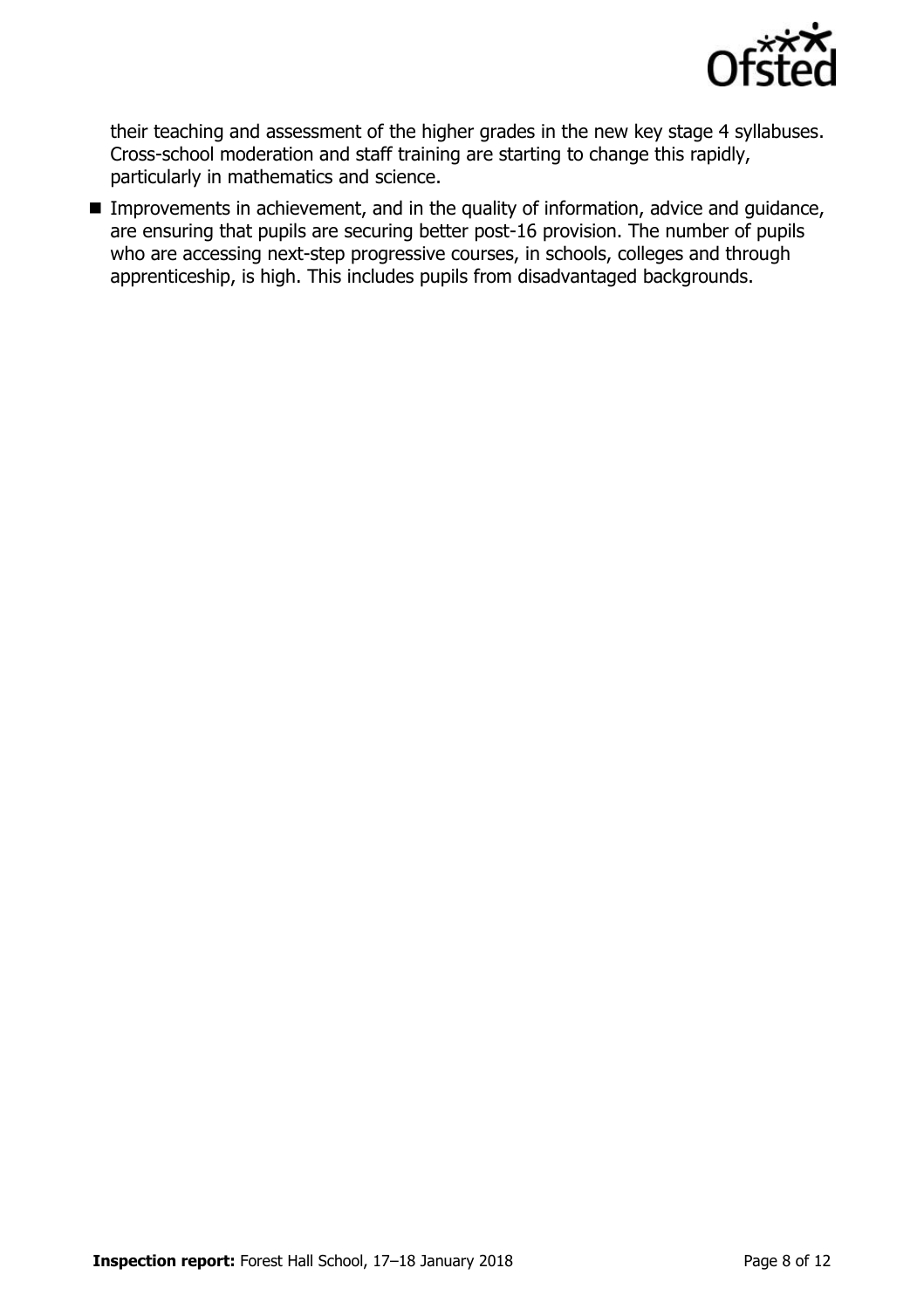

# **School details**

| Unique reference number | 141328       |
|-------------------------|--------------|
| Local authority         | <b>Essex</b> |
| Inspection number       | 10041739     |

This inspection of the school was carried out under section 5 of the Education Act 2005.

| Type of school                      | Other secondary            |
|-------------------------------------|----------------------------|
| School category                     | Academy sponsor-led        |
| Age range of pupils                 | 11 to 16                   |
| Gender of pupils                    | Mixed                      |
| Number of pupils on the school roll | 461                        |
| Appropriate authority               | Board of trustees          |
| Chair of the trust                  | Dan Kolinsky               |
| <b>Executive headteacher</b>        | Stephen Hehir              |
| <b>Head of school</b>               | Anna Myatt                 |
| Telephone number                    | 01279 813 384              |
| Website                             | www.fhs.essex.sch.uk/      |
| Email address                       | reception@fhs.essex.sch.uk |
| Date of previous inspection         | Not previously inspected   |

### **Information about this school**

- The school opened as an academy in February 2015 under the sponsorship of The Burnt Mill Academy Trust.
- The proportion of pupils who are eligible for the pupil premium funding is slightly lower than the national average.
- $\blacksquare$  The proportion of pupils who have SEN and/or disabilities is much higher than the national average, especially for those pupils who have an education, health and care plan.
- The school runs a dyslexia support unit which is funded by the local authority and provides education for pupils from the region who meet the local authority criteria for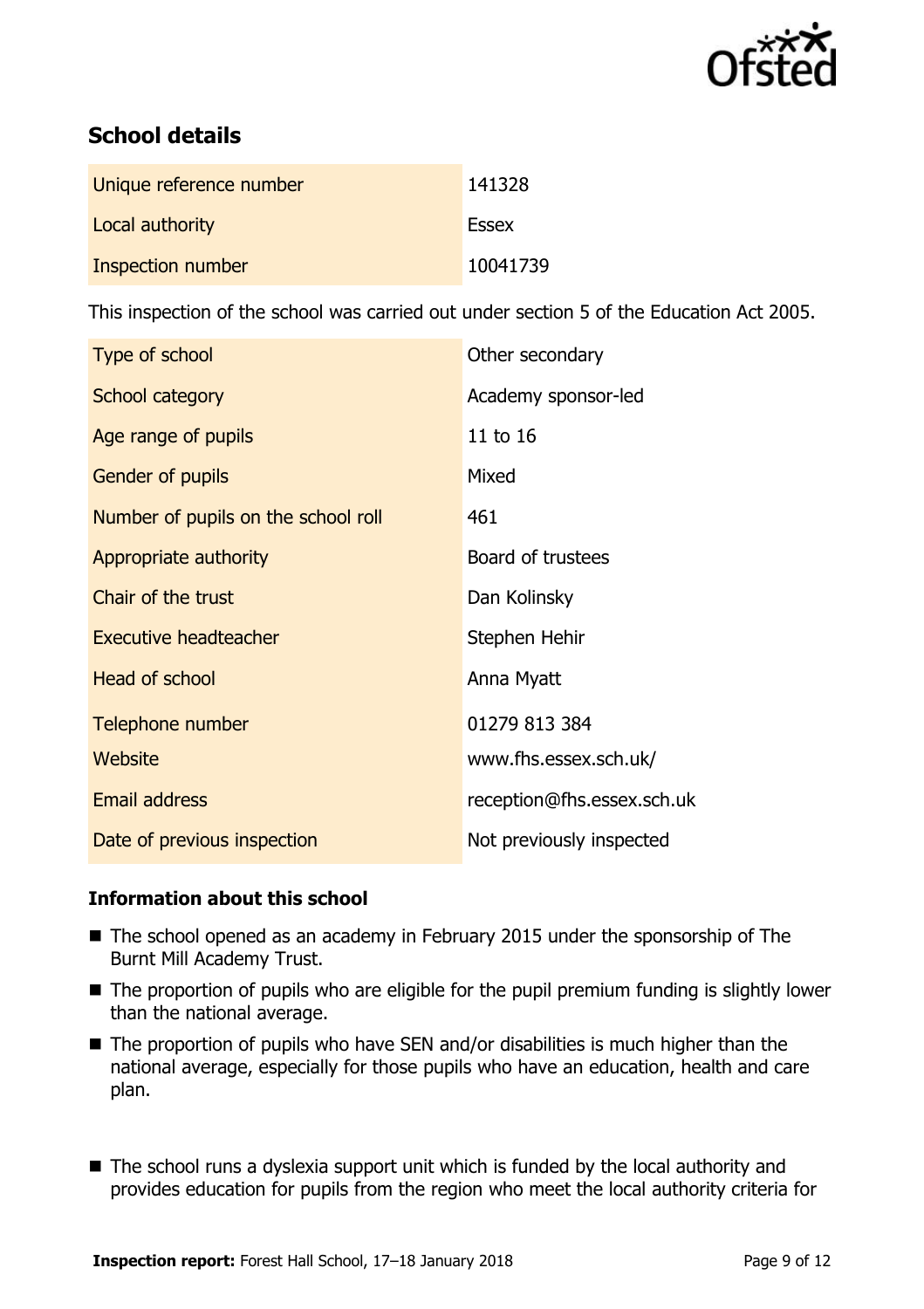

admissions.

- A very small number of pupils access provision at the local pupil referral unit.
- The school met the floor standards set by the Department for Education for the achievement of pupils in Year 11 in 2017.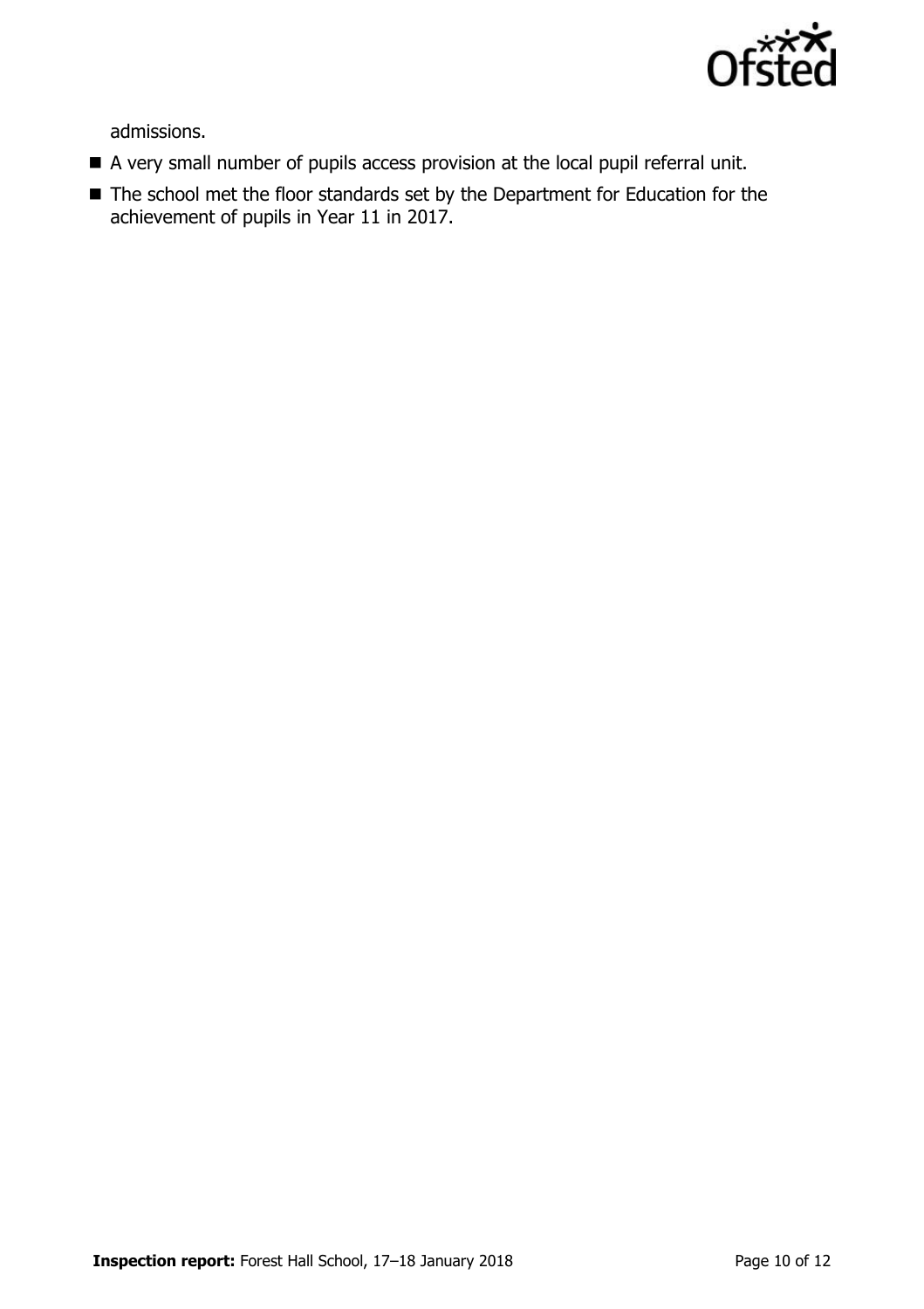

# **Information about this inspection**

- Inspectors observed teaching and learning across the school. A number of these observations were undertaken jointly with members of the senior leadership team.
- Meetings were held with the executive headteacher, the head of school, senior leaders, and middle leaders. Meetings were also held with the chief executive officer of the Burnt Mill Academy Trust. Inspectors also met with the members of the local advisory board, including the chair.
- Inspectors scrutinised work from across different key stages, including in English, mathematics, science, history, geography and languages.
- A range of documents were scrutinised, including the school's self-evaluation, development plan, minutes of meetings, safeguarding records, children looked after files, pupils' progress information, and school policies and procedures.
- Inspectors analysed 53 responses from Ofsted's online survey of parents, Parent View, including free-text commentary provided by some parents. Inspectors also held telephone conversations with some parents.
- There were no responses to Ofsted's online survey of staff. However, inspectors spoke to staff throughout the two days of the inspection.
- There were only eight responses to Ofsted's online survey for pupils. Inspectors spoke informally to pupils at breaktimes, lunchtimes and in lessons. Inspectors also met formally with pupils to discuss their experiences of school.

#### **Inspection team**

| Kim Pigram, lead inspector | Her Majesty's Inspector |
|----------------------------|-------------------------|
| <b>Brenda Watson</b>       | Ofsted Inspector        |
| <b>Paul Wilson</b>         | Her Majesty's Inspector |